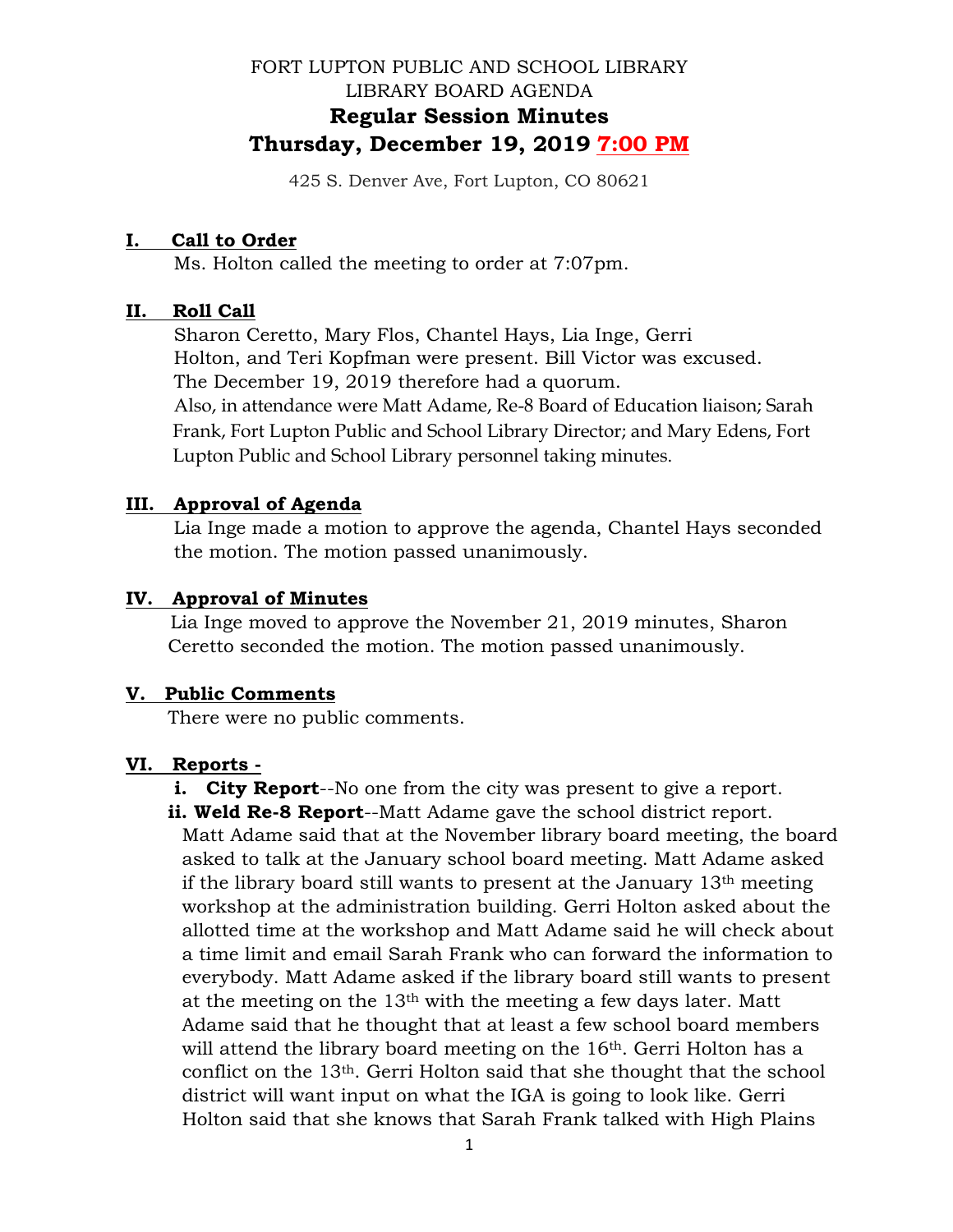Library District for our strategic plan that will have to include what is going on with the schools and the district's strategic plan, and with the city to try to really make this a joint library to meet the needs of the school district and city. Gerri Holton looked up web site for FLPSL and looked at data bases that are listed and wondered if the school district could share thoughts about databases for students or if there's anything else they are lacking. Matt Adame asked the board if they would want to present at the workshop or the regular meeting on January 16th and Sarah Frank and Gerri Holton told him the January 16th meeting because Sarah and Teri already presented the at the school board December meeting. Teri Kopfman expressed that it would be good to have examples for IGAs for possibilities and ideas. Matt Adame will check on the school district's strategic plan. Gerri Holton asked Matt Adame about the documents that would be helpful before we meet. Matt Adame asked if he should forward the current IGA or the previous one. Matt Adame was asked to send the current Re-8 copy of the IGA as we have the previous documents.

 **iii. Director's Report** (written) Sarah Frank said that the only thing to follow up on is Teri Kopfman's term is up and she sent the application and a letter of support but it has not been approved yet. Sarah Frank is not sure what the holdup is, but this is on the docket for  $7<sup>th</sup>$  of January. Sarah Frank is still waiting for Teri Kopfman's approval. Sarah Frank invited the board to the Fort Lupton Chamber of Commerce annual dinner on January 24 at 5:30-9 pm. Sarah Frank needs to let the chamber know in advance by the first week of January. It is a Hawaiian theme at rec center in the banquet room. They have recognitions, programs, baskets, vendors, and a good meal. Sarah Frank said that the library does a basket for this event. Teri Kopfman said it is nice and that the dinner starts at 6:15 pm.

#### **iv. Committee Reports**

**1. Sunshine Fund** (Ms. Holton) \$27.38 Gerri asked if we have an end of year financials from the city. Sarah Frank said that it usually comes out in February.

#### **VII. Continuing Business**

- **i. IGA HPLD 2<sup>nd</sup> Draft** There was nothing more about this topic.
- **ii. IGA Re8 and city**—Gerri Holton asked if there was anyone else who had a comment.

 Sarah Frank asked about the #5 comments and about the contracts that needs removing. Gerri Holton asked about setting up a committee to structure the IGA meeting. Gerri Holton said that the school or city might want certain documents and asked if anyone thought that would be good if someone from HP came to the meeting. Gerri Holton asked if there was anything else anybody thought should be included on planning. Volunteers for the IGA meeting plan are Teri